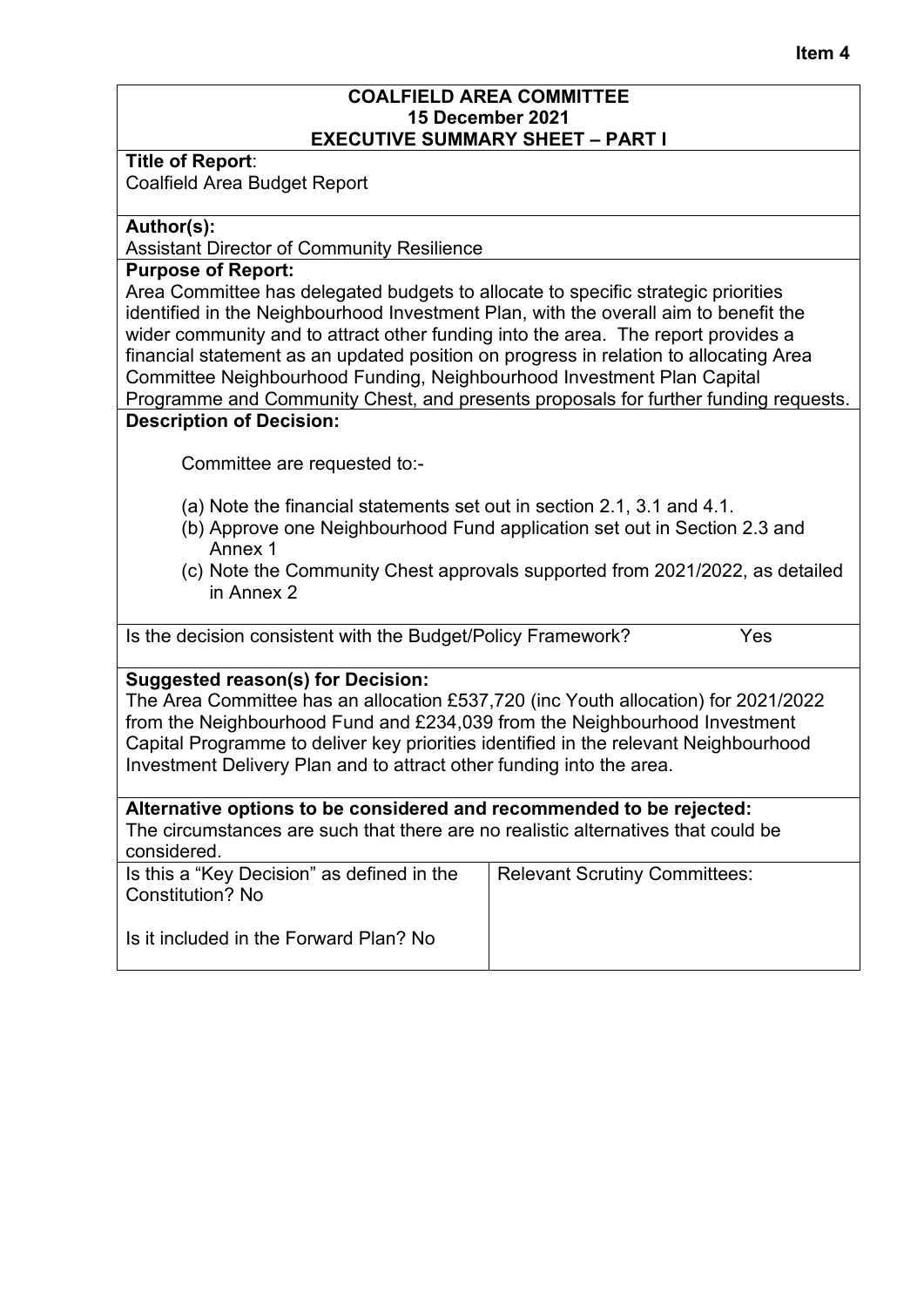## **15 December 2021**

## **REPORT OF THE ASSISTANT DIRECTOR OF COMMUNITY RESILIENCE**

## **Coalfield Area Budget Report**

#### **1. Purpose of Report**

1.1 Area Committee has delegated budgets to allocate to specific strategic priorities identified in the Area Neighbourhood Investment Plan, with the overall aim to benefit the wider community and to attract other funding into the area. The report provides a financial statement as an update position on progress in relation to allocating Area Committee Neighbourhood Funds, Neighbourhood Investment Capital Programme and Community Chest and presents proposals for further funding requests.

# **2 Area Committee Neighbourhood Fund**

The table below shows the financial position of Area Committee Neighbourhood Fund for 2021/2022:

|                                                                                 | <b>Committee</b> |  |                  |                |
|---------------------------------------------------------------------------------|------------------|--|------------------|----------------|
| <b>Project Name</b>                                                             | <b>Date</b>      |  | Aligned Approved | <b>Balance</b> |
| Total Neighbourhood Fund for 2021/2022 is £517,720 plus £20,000 from Children's |                  |  |                  |                |
| Services for Youth Activities - total allocation is therefore £537,720          |                  |  |                  |                |
| <b>Project Name</b>                                                             |                  |  |                  | £537,720       |
| <b>Project Sunshine</b>                                                         | 30.06.21         |  | £4,923           |                |
| <b>Wildlife Explorer Days</b>                                                   | 30.06.21         |  | £4,973           |                |
| Out and About                                                                   | 30.06.21         |  | £4,900           |                |
| Copt Hill Kids Club                                                             | 30.06.21         |  | £4,409           |                |
| <b>Hetton Kids Club</b>                                                         | 30.06.21         |  | £4,409           |                |
| <b>Houghton Kids Club</b>                                                       | 30.06.21         |  | £4,409           |                |
| <b>Shiney Row Kids Club</b>                                                     | 30.06.21         |  | £4,409           |                |
| <b>Active Adventurers</b>                                                       | 30.06.21         |  | £4,999           |                |
| <b>Active Exercise and Play</b>                                                 | 30.06.21         |  | £5,000           |                |
| Our Day Out                                                                     | 30.06.21         |  | £3,152           |                |
| <b>Elba Park Social</b>                                                         | 30.06.21         |  | £4,925           |                |
| <b>Encouraging Participation</b>                                                | 30.06.21         |  | £5,000           |                |
| <b>Creative Engagement</b>                                                      | 30.06.21         |  | £5,000           |                |
| <b>Coalfield Singing Project</b>                                                | 30.06.21         |  | £5,000           |                |
| Have a Meal with Us                                                             | 30.06.21         |  | £4,010           |                |
| <b>Penshaw Pals</b>                                                             | 30.06.21         |  | £4,010           |                |
| Down at the Pit                                                                 | 30.06.21         |  | £4,991           |                |
| Secure the Ground                                                               | 30.06.21         |  | £9,169           |                |
| <b>Energy Efficient Eppleton</b>                                                | 30.06.21         |  | £4,200           |                |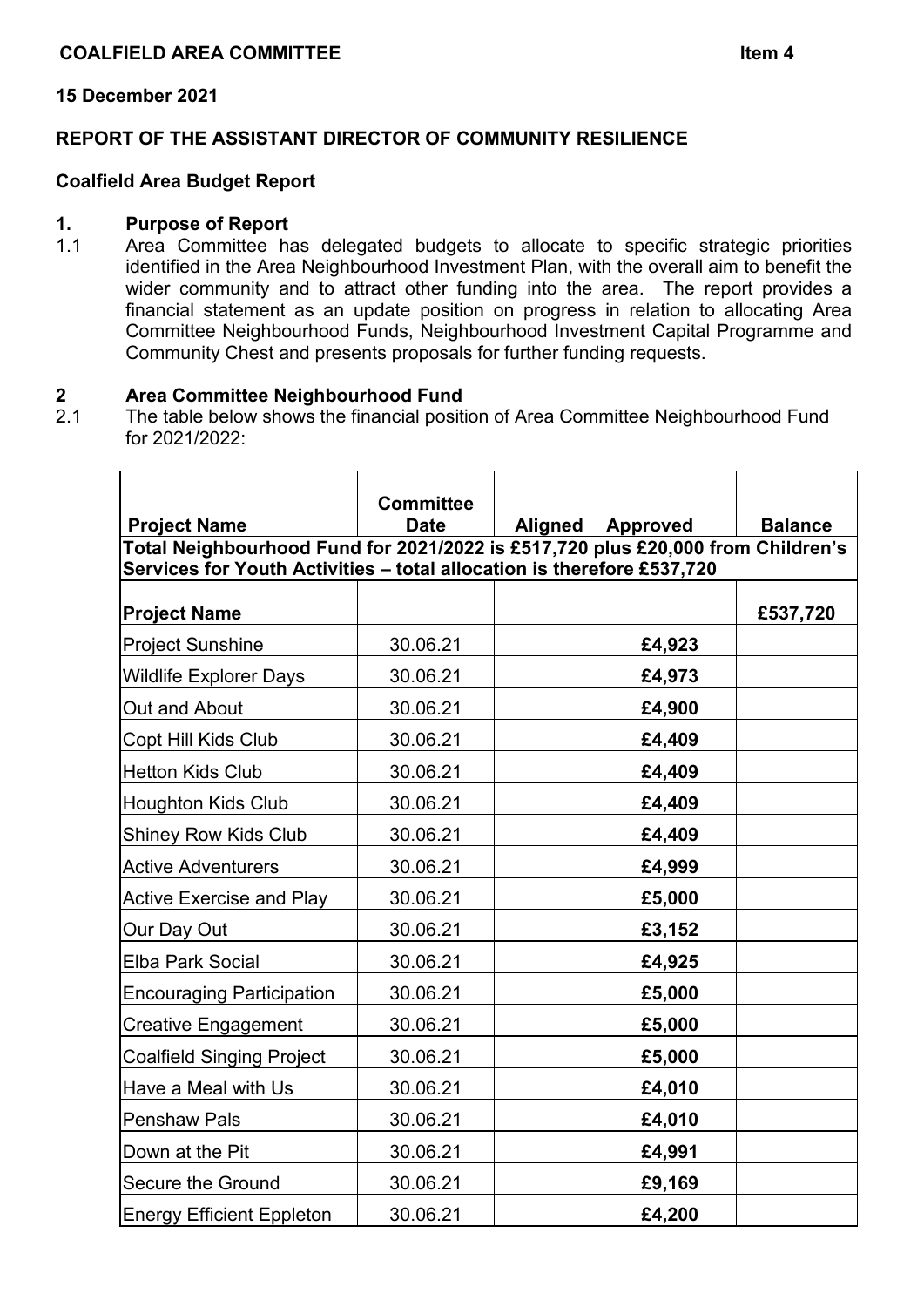| Kawasaki Mule                  | 29.09.21 | £18,210  |          |
|--------------------------------|----------|----------|----------|
| <b>Vehicle Activated Signs</b> |          |          |          |
| (VAS)                          | 29.09.21 | £20,000  |          |
| LinkTogether                   | 29.09.21 | £200,000 |          |
| <b>Stephenson Sculpture</b>    | 29.09.21 | £11,820  |          |
| <b>Balance</b>                 |          |          | £195,802 |

- 2.2 Coalfield Area Committee currently has £195,802 Neighbourhood Funding available for capital and revenue projects.
- 2.3 There is one application to the Neighbourhood Fund presented to Area Committee for consideration detailed at **Item 4 Annex 1**
	- Improved Access Shiney Advice and Resource Project (ShARP) £6,000
- 2.4 The total Neighbourhood Fund budget requested for approval is **£6,000.** If approved, the remaining balance will be **£189,802**
- **3. Neighbourhood Investment Capital Programme 2020 – 2023**
- **3.1** The table below shows the financial position of Coalfield Neighbourhood Investment Capital Programme for 2020/2023.

| <b>Project Name</b>             | <b>Committee</b><br><b>Date</b> | <b>Budget</b><br><b>Returned</b> | <b>Budget</b><br>Aligned | <b>Budget</b><br><b>Approved</b> | <b>Balance</b> |
|---------------------------------|---------------------------------|----------------------------------|--------------------------|----------------------------------|----------------|
| Starting Balance for 2020/2023  |                                 |                                  |                          |                                  | £500,000       |
| <b>Festive Lighting Project</b> | 15.07.20                        |                                  |                          | £10,000                          | £490,000       |
| <b>Mining Heritage Project</b>  | 09.12.20                        |                                  |                          | £50,000                          | £440,000       |
| <b>Shiney Lighting</b>          | 17.03.21                        |                                  |                          | £5,961                           | £434,039       |
| <b>Elemore Greenspace</b>       | 17.03.21                        | $\overline{\phantom{0}}$         | $\overline{\phantom{a}}$ | £100,000                         | £343,039       |
| <b>Improving Rectory Park</b>   | 17.03.21                        |                                  |                          | £100,000                         | £243,039       |

- 3.2 Coalfield Area Committee has been allocated £500,000 for capital developments which complement the Neighbourhood Investment Plan. Members will be responsible for allocating the funding through a majority decision at Area Committee.
- 3.3. The Capital Programme can be allocated in one year, or across more than one, depending on what proposals come forward throughout the year(s). The Area Committee have up to three years to allocate the full amount.
- 3.4 There are no requests for funding presented to this meeting, therefore the remaining balance is £243,039.

## **4. Community Chest**

4.1 The table below details the Community Chest current budget position for 2021/2022. **Annex 2** shows the approvals supported to date for 2021/22.